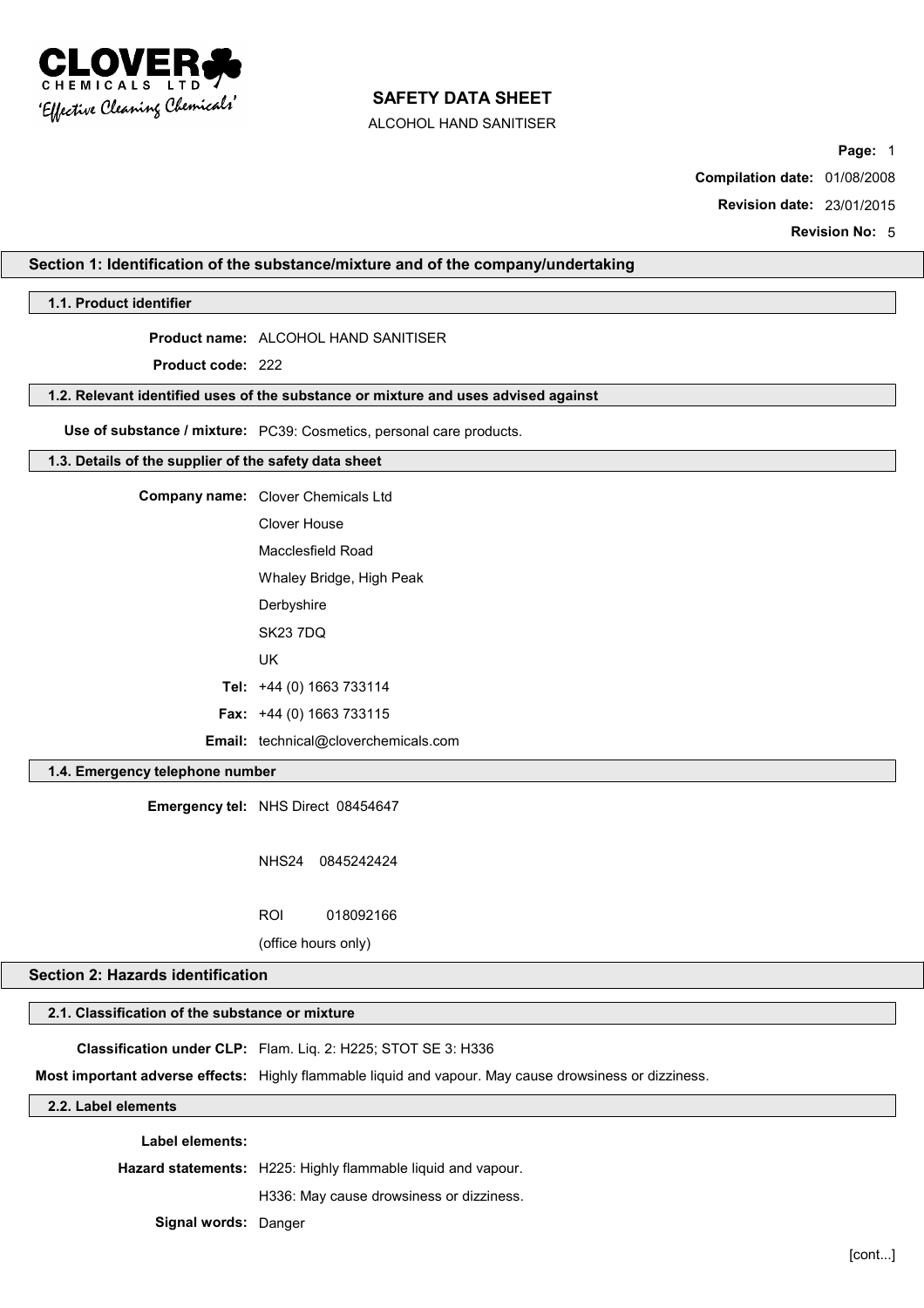### ALCOHOL HAND SANITISER

**Hazard pictograms:** GHS02: Flame GHS07: Exclamation mark **Precautionary statements:** P102: Keep out of reach of children. P233: Keep container tightly closed. P210: Keep away from heat, hot surfaces, sparks, open flames and other ignition sources. No smoking. P304+340: IF INHALED: Remove person to fresh air and keep comfortable for breathing. P305+351+338: IF IN EYES: Rinse cautiously with water for several minutes. Remove contact lenses, if present and easy to do. Continue rinsing.

P312: Call a POISON CENTER/doctor//if you feel unwell.

P370+378: In case of fire: Use water to extinguish.

**2.3. Other hazards**

**PBT:** This product is not identified as a PBT/vPvB substance.

## **Section 3: Composition/information on ingredients**

### **3.2. Mixtures**

## **Hazardous ingredients:**

ETHANOL

| <b>EINECS</b> | CAS     | PBT / WEL                                               | CLP Classification   | Percent |
|---------------|---------|---------------------------------------------------------|----------------------|---------|
| 200-578-6     | 64-17-5 | Substance with a Community<br>workplace exposure limit. | ' Flam. Lig. 2: H225 | 30-50%  |

### PROPAN-2-OL

| 200-661-7 | 67-63-0 | - | Flam. Liq. 2: H225; Eye Irrit. 2: H319;<br>STOT SE 3: H336 | 10-30% |
|-----------|---------|---|------------------------------------------------------------|--------|
|           |         |   |                                                            |        |

## 2-PHENOXYETHANOL

| $-1\%$<br>204-589-7<br>122-99-6<br>Acute Tox. 4: H302; Eye Irrit. 2: H319 |
|---------------------------------------------------------------------------|
|---------------------------------------------------------------------------|

**Contains:** Aqua, Alcohol, Propan-2-ol, PPG-5 Ceteth-20, Phenoxyethanol, Acrylates/C10-30 Alkyl

Acrylate Crosspolymer, Triethanolamine.

### **Section 4: First aid measures**

### **4.1. Description of first aid measures**

- **Eye contact:** Bathe the eye with running water for 15 minutes. Transfer to hospital for specialist examination.
	- **Ingestion:** Do not induce vomiting. Wash out mouth with water. If conscious, give half a litre of water to drink immediately. If unconscious and breathing is OK, place in the recovery position. Transfer to hospital as soon as possible.

[cont...]

**Page:** 2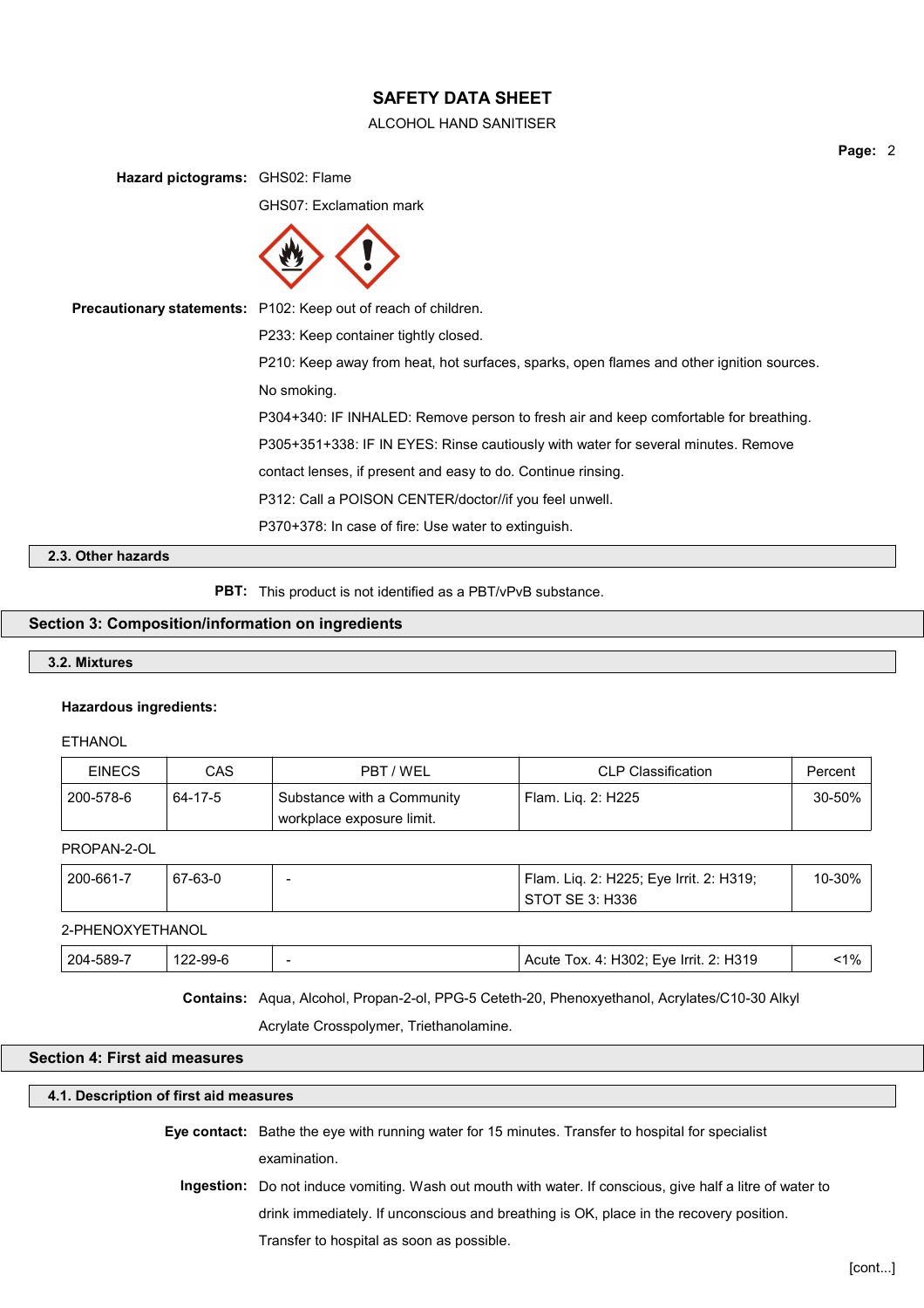### ALCOHOL HAND SANITISER

**Page:** 3

**Inhalation:** Remove casualty from exposure ensuring one's own safety whilst doing so. If conscious, ensure the casualty sits or lies down. If unconscious and breathing is OK, place in the

recovery position. Transfer to hospital as soon as possible.

## **4.2. Most important symptoms and effects, both acute and delayed**

**Skin contact:** No symptoms.

**Eye contact:** There may be irritation and redness.

**Ingestion:** There may be soreness and redness of the mouth and throat.

**Inhalation:** Drowsiness or mental confusion may occur.

#### **4.3. Indication of any immediate medical attention and special treatment needed**

**Immediate / special treatment:** Not applicable.

## **Section 5: Fire-fighting measures**

**5.1. Extinguishing media**

**Extinguishing media:** Water. Water spray. Carbon dioxide.

#### **5.2. Special hazards arising from the substance or mixture**

**Exposure hazards:** Highly flammable. In combustion emits toxic fumes of carbon dioxide.

## **5.3. Advice for fire-fighters**

**Advice for fire-fighters:** Wear self-contained breathing apparatus.

### **Section 6: Accidental release measures**

**6.1. Personal precautions, protective equipment and emergency procedures**

**Personal precautions:** Mark out the contaminated area with signs and prevent access to unauthorised personnel.

Turn leaking containers leak-side up to prevent the escape of liquid. Eliminate all sources of ignition.

**6.2. Environmental precautions**

**Environmental precautions:** Do not discharge into drains or rivers. Contain the spillage using bunding.

#### **6.3. Methods and material for containment and cleaning up**

**Clean-up procedures:** Absorb into dry earth or sand. Mix with sand or vermiculite.

**6.4. Reference to other sections**

**Reference to other sections:** Refer to section 8 of SDS.

### **Section 7: Handling and storage**

#### **7.1. Precautions for safe handling**

**Handling requirements:** Ensure there is sufficient ventilation of the area.

### **7.2. Conditions for safe storage, including any incompatibilities**

**Storage conditions:** Keep container tightly closed. Store in a cool, well ventilated area.

**Suitable packaging:** Polyethylene. Stainless steel.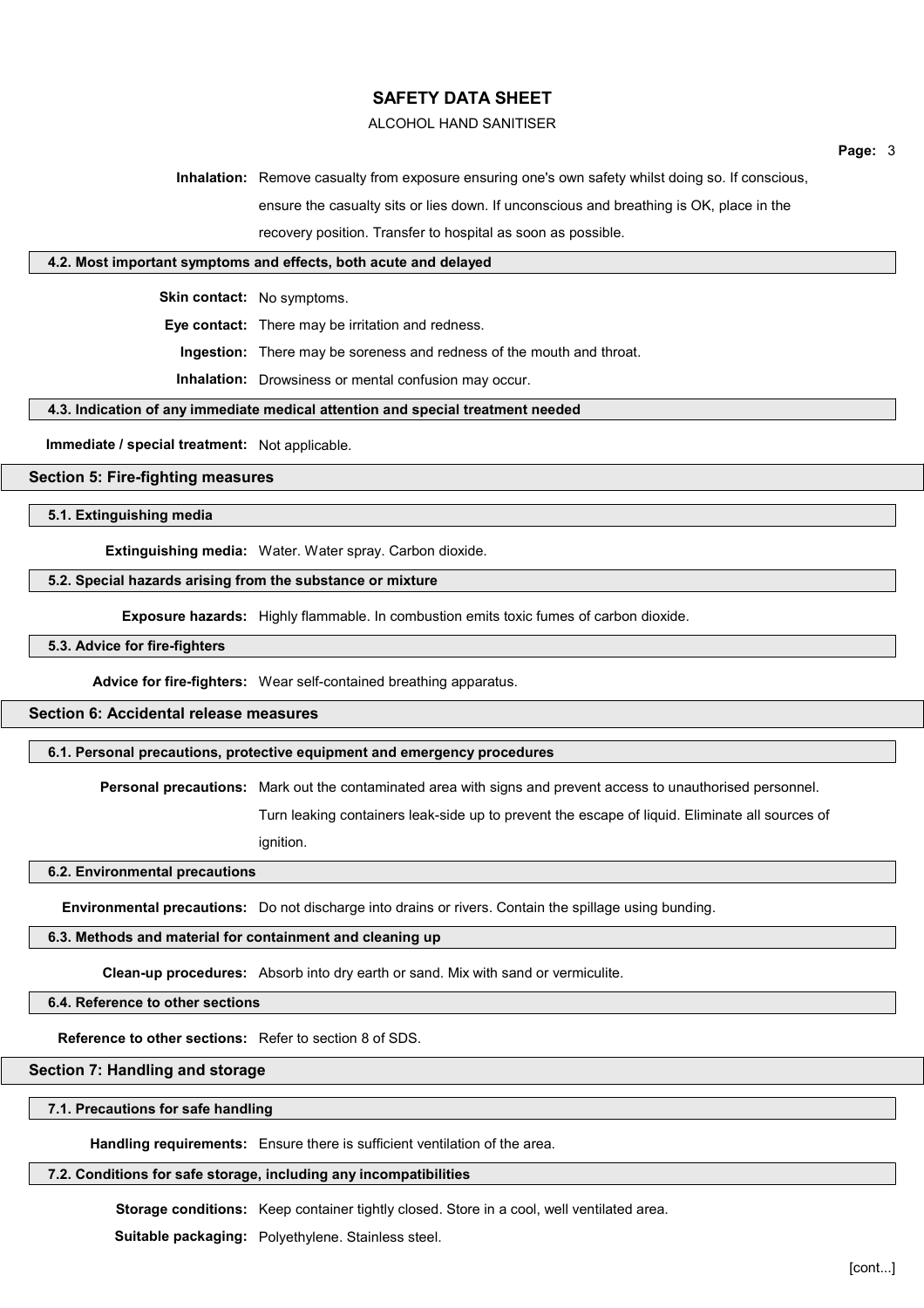### ALCOHOL HAND SANITISER

**Page:** 4

# **7.3. Specific end use(s)**

**Specific end use(s):** No data available.

# **Section 8: Exposure controls/personal protection**

## **8.1. Control parameters**

**Hazardous ingredients:**

## **ETHANOL**

| <b>Workplace exposure limits:</b> |                                                              |                                                                           | Respirable dust                              |               |
|-----------------------------------|--------------------------------------------------------------|---------------------------------------------------------------------------|----------------------------------------------|---------------|
| <b>State</b>                      | 8 hour TWA                                                   | 15 min. STEL                                                              | 8 hour TWA                                   | 15 min. STEL  |
| <b>UK</b>                         | 1920 mg/m3                                                   |                                                                           |                                              |               |
| PROPAN-2-OL                       |                                                              |                                                                           |                                              |               |
| UK                                | 999 mg/m3                                                    | 1250 mg/m3                                                                | $\overline{\phantom{a}}$                     |               |
| 2-PHENOXYETHANOL                  |                                                              |                                                                           |                                              |               |
| <b>UK</b>                         | 110 mg/m3                                                    | 110 mg/m3                                                                 | $\blacksquare$                               |               |
|                                   |                                                              |                                                                           |                                              |               |
| <b>DNEL/PNEC Values</b>           |                                                              |                                                                           |                                              |               |
|                                   | <b>DNEL / PNEC</b> No data available.                        |                                                                           |                                              |               |
| 8.2. Exposure controls            |                                                              |                                                                           |                                              |               |
|                                   |                                                              | Engineering measures: Ensure there is sufficient ventilation of the area. |                                              |               |
|                                   | Respiratory protection: Respiratory protection not required. |                                                                           |                                              |               |
|                                   | Section 9: Physical and chemical properties                  |                                                                           |                                              |               |
|                                   |                                                              |                                                                           |                                              |               |
|                                   | 9.1. Information on basic physical and chemical properties   |                                                                           |                                              |               |
|                                   | State: Liquid                                                |                                                                           |                                              |               |
|                                   | <b>Colour: Colourless</b>                                    |                                                                           |                                              |               |
|                                   | <b>Odour:</b> Characteristic odour                           |                                                                           |                                              |               |
|                                   | Evaporation rate: Fast                                       |                                                                           |                                              |               |
|                                   | <b>Oxidising:</b> Non-oxidising (by EC criteria)             |                                                                           |                                              |               |
|                                   | Solubility in water: Soluble                                 |                                                                           |                                              |               |
|                                   | Also soluble in: Ethanol.                                    |                                                                           |                                              |               |
|                                   | Viscosity: Viscous                                           |                                                                           |                                              |               |
|                                   | Boiling point/range°C: 78                                    |                                                                           | Melting point/range°C: -23                   |               |
|                                   | Flammability limits %: lower: 2                              |                                                                           | upper: $12$                                  |               |
|                                   | Flash point°C: 20                                            |                                                                           | Part.coeff. n-octanol/water: Not applicable. |               |
|                                   | Autoflammability°C: 425                                      |                                                                           | Vapour pressure: Not applicable.             |               |
|                                   | Relative density: 0.9 - 0.91                                 |                                                                           |                                              | pH: 6.5 - 8.0 |
|                                   | VOC g/l: 480                                                 |                                                                           |                                              |               |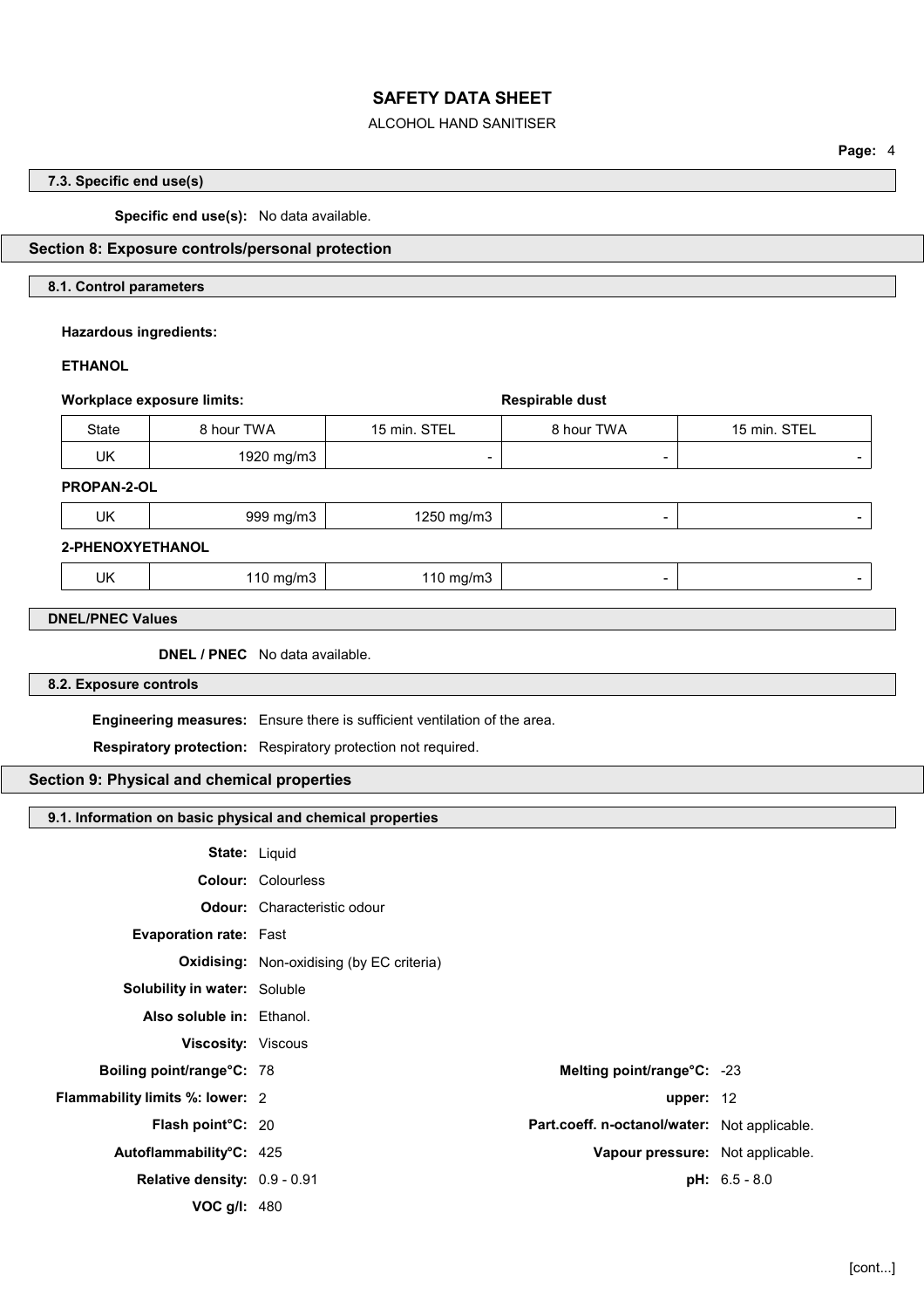### ALCOHOL HAND SANITISER

**Page:** 5

## **9.2. Other information**

**Other information:** No data available.

## **Section 10: Stability and reactivity**

**10.1. Reactivity**

**Reactivity:** Stable under recommended transport or storage conditions.

**10.2. Chemical stability**

**Chemical stability:** Stable under normal conditions.

## **10.3. Possibility of hazardous reactions**

**Hazardous reactions:** Hazardous reactions will not occur under normal transport or storage conditions.

#### **10.4. Conditions to avoid**

**Conditions to avoid:** Sources of ignition.

**10.5. Incompatible materials**

### **10.6. Hazardous decomposition products**

**Haz. decomp. products:** In combustion emits toxic fumes of carbon dioxide.

#### **Section 11: Toxicological information**

### **11.1. Information on toxicological effects**

### **Hazardous ingredients:**

#### **ETHANOL**

| <b>IVN</b> | <b>RAT</b> | LD50 | 1440 | mg/kg |
|------------|------------|------|------|-------|
| ORL        | <b>MUS</b> | LD50 | 3450 | mg/kg |
| ORL        | <b>RAT</b> | LD50 | 7060 | mg/kg |

### **PROPAN-2-OL**

| <b>IVN</b> | <b>RAT</b> | LD50        | 1088 | mg/kg |
|------------|------------|-------------|------|-------|
| ORL        | <b>MUS</b> | LD50        | 3600 | mg/kg |
| ORL        | <b>RAT</b> | LD50        | 5045 | mg/kg |
| SCU        | <b>MUS</b> | <b>LDLO</b> | 6    | gm/kg |

## **2-PHENOXYETHANOL**

| ' ORL      | <b>MUS</b> | LD50 | 933   | mg/kg |
|------------|------------|------|-------|-------|
| ORL        | <b>RAT</b> | LD50 | 1260  | mg/kg |
| <b>SKN</b> | RAT        | LD50 | 14422 | mg/kg |

**Toxicity values:** No data available.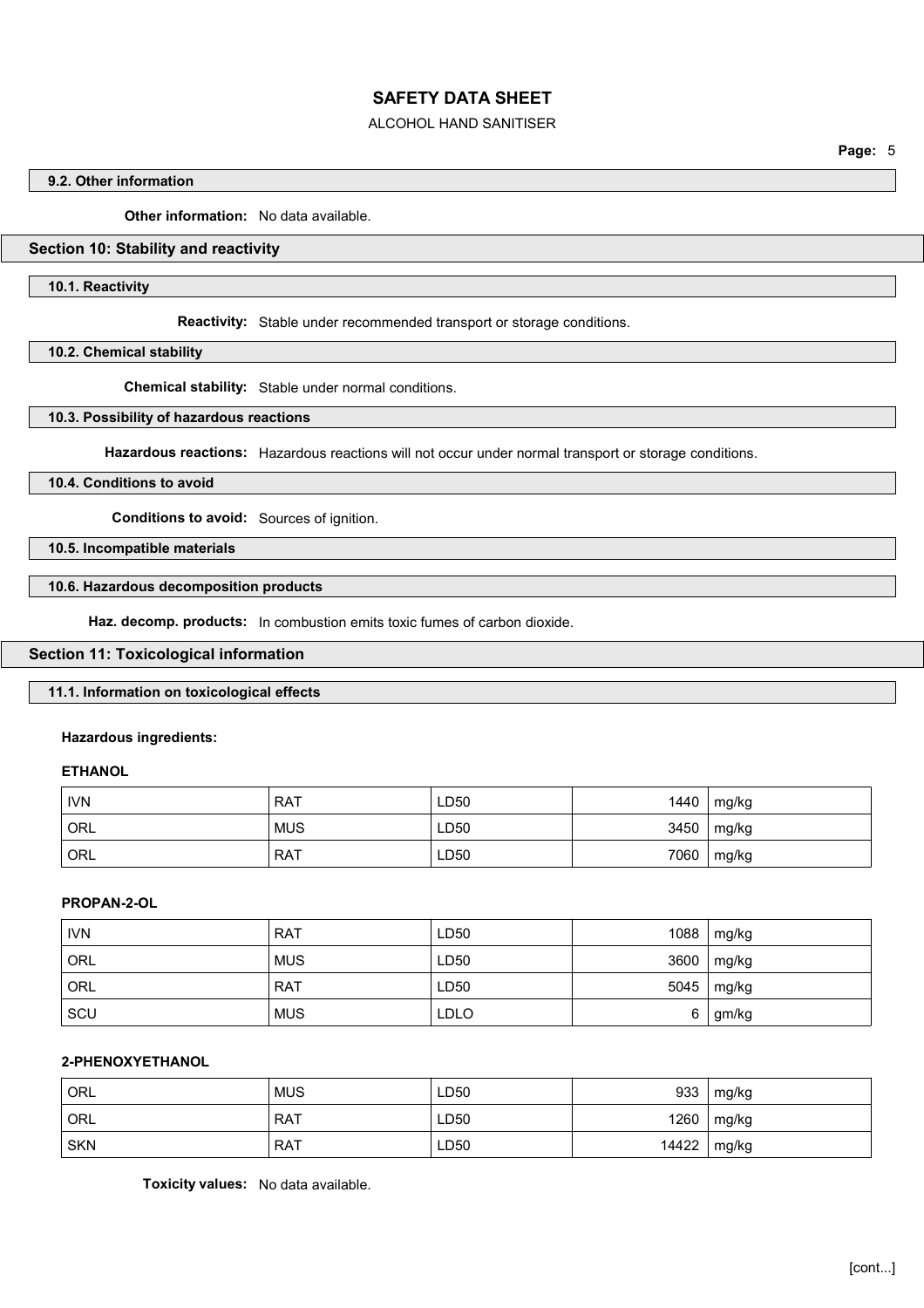#### ALCOHOL HAND SANITISER

**Page:** 6

#### **Symptoms / routes of exposure**

**Skin contact:** No symptoms.

**Eye contact:** There may be irritation and redness.

**Ingestion:** There may be soreness and redness of the mouth and throat.

**Inhalation:** Drowsiness or mental confusion may occur.

## **Section 12: Ecological information**

**12.1. Toxicity**

**Ecotoxicity values:** No data available.

**12.2. Persistence and degradability**

**Persistence and degradability:** Biodegradable.

**12.3. Bioaccumulative potential**

**Bioaccumulative potential:** No bioaccumulation potential.

**12.4. Mobility in soil**

**Mobility:** Volatile. Soluble in water.

# **12.5. Results of PBT and vPvB assessment**

**PBT identification:** This product is not identified as a PBT/vPvB substance.

**12.6. Other adverse effects**

**Section 13: Disposal considerations**

**13.1. Waste treatment methods**

**Disposal of packaging:** Dispose of as normal industrial waste.

**NB:** The user's attention is drawn to the possible existence of regional or national regulations regarding disposal.

### **Section 14: Transport information**

### **14.1. UN number**

**UN number:** UN1987

**14.2. UN proper shipping name**

**Shipping name:** ALCOHOLS, N.O.S.

(PROPAN-2-OL)

**14.3. Transport hazard class(es)**

**Transport class:** 3

**14.4. Packing group**

**Packing group:** II